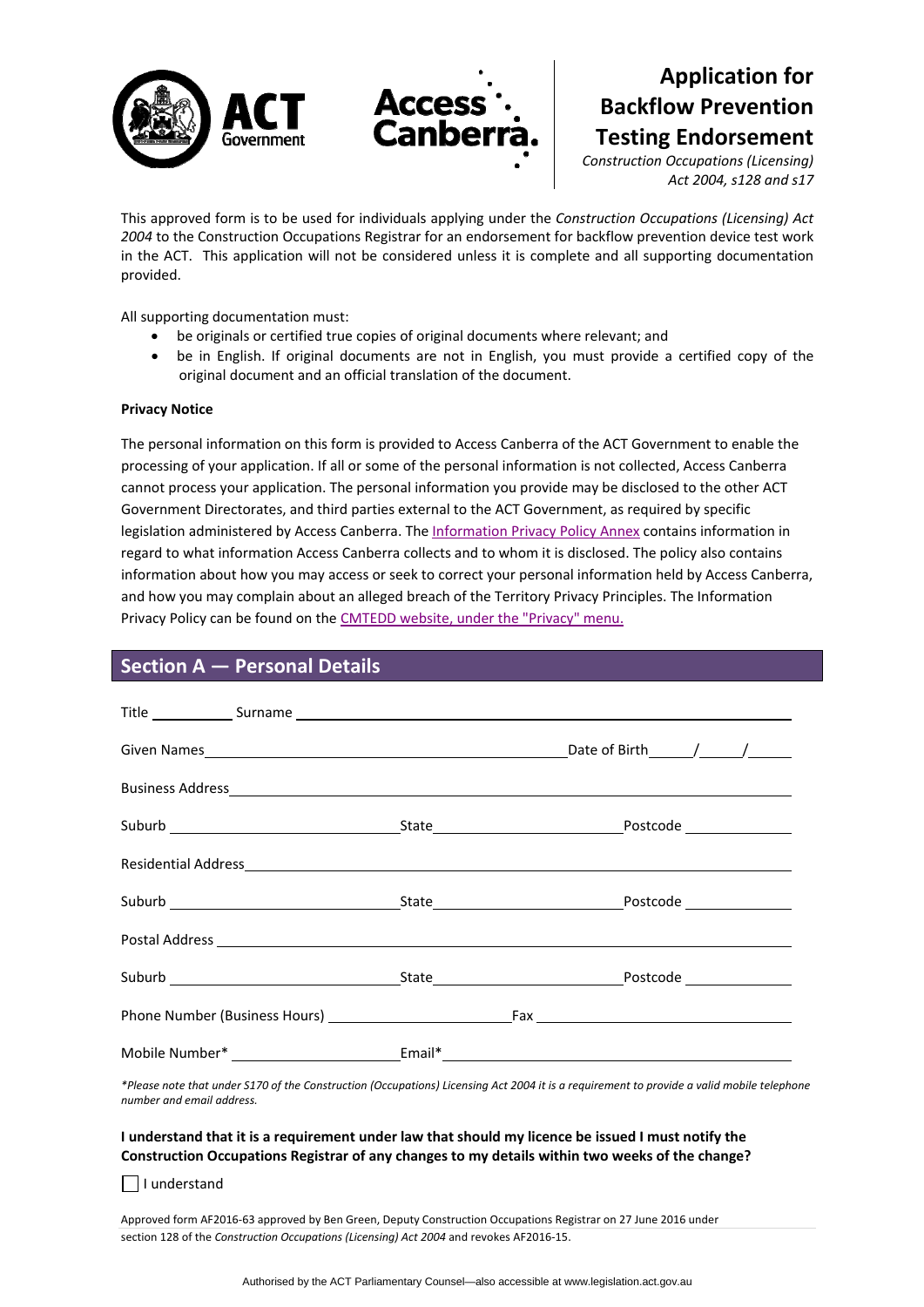## **Section B — Existing Plumber Licence**

#### **Have you previously held or do you currently hold an ACT Plumber licence?**

□ Yes – licence number Expiry date

 $\Box$  No –please note you may not be eligible for an endorsement.

### **Section C – Endorsement**

The Construction Occupations Registrar may endorse a licence holder (in addition to what the scope of licence already authorises) if satisfied that licensee can safely and competently perform the additional works.

| <b>Definition</b> | The Construction Occupations (Licensing) Regulation 2004 defines Backflow<br><b>prevention device test work</b> as work in accordance with Australian Standard |
|-------------------|----------------------------------------------------------------------------------------------------------------------------------------------------------------|
|                   | 2845.3, Water Supply-Backflow prevention devices-Field testing and maintenance,                                                                                |
|                   | to test, or supervise the testing or, a backflow prevention device that forms part of                                                                          |
|                   | a water service, hot-water system, irrigation system or fire sprinkler system: or the                                                                          |
|                   | production of a report about a test in relation to one of the above services.                                                                                  |

#### **Do you wish to be endorsed to perform backflow prevention device test work?**

 $\Box$  Yes – Please attach certified evidence of completion of the Backflow prevention course

 $\Box$  No – You are not required to submit an application if you are not intending to perform backflow prevention device test work

\*Please note that additional information may be required for endorsements at the discretion of the Construction Occupations Registrar. *You will be notified if additional information is required.* 

The Construction Occupations Registrar will take into consideration any demerit activity or disciplinary action recorded against the applicant under the *Construction Occupations (Licensing) Act 2004.*

### **Section D — Licence History Declarations**

| Have you previously held a Plumber licence elsewhere in Australia or overseas? |
|--------------------------------------------------------------------------------|
|                                                                                |

 $\Box$  Yes —provide details below of most recent licence/s (attach an additional page if required)  $\Box$  No

State/Territory/Country \_\_\_\_\_\_\_\_\_\_\_\_\_\_\_\_\_\_\_\_\_\_\_\_\_\_\_Expiry date: \_\_\_\_\_\_/\_\_\_\_\_\_/\_\_\_\_\_\_

**2. Is your licence as a Plumber, in Australia or overseas, currently suspended or cancelled?** 

 $\Box$  Yes — you must attach details  $\Box$  No

3. Have you previously had a Plumber licence cancelled, refused or suspended in Australia or overseas?

 $\Box$  Yes — you must provide comprehensive details in an attachment to this application  $\Box$  No

**4. I understand that I must notify the Construction Occupations Registrar if my Plumber licence is cancelled, refused or suspended in Australia or overseas.** 

 $\Box$  I have read and understand the above statement.

**5. Has your Plumber licence ever been subject to conditions, undertakings, limitations or restrictions in Australia or overseas?**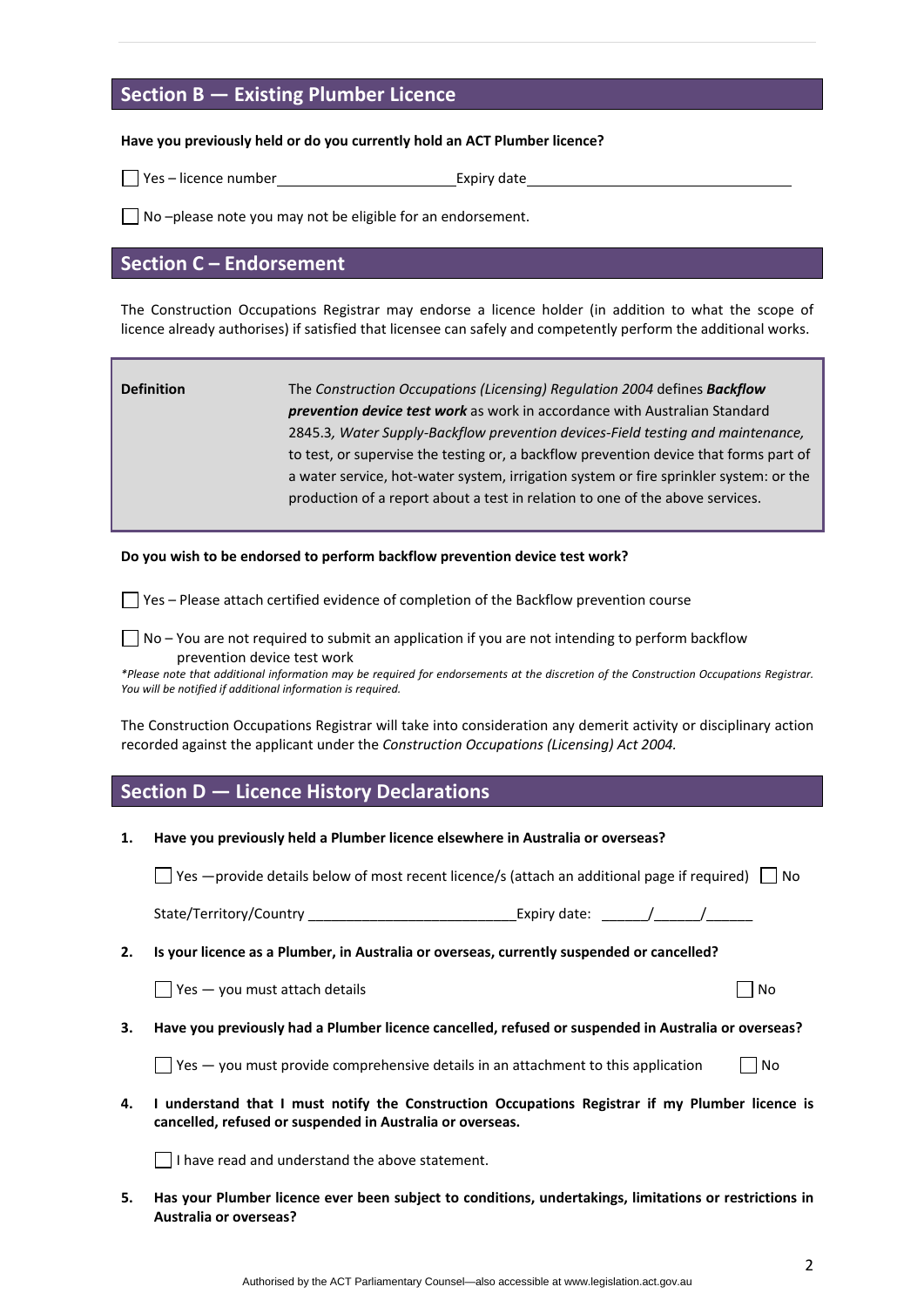**6. Are you disqualified under the Construction Occupations (Licensing) Act 2004, or a corresponding prior Act, from applying for licence, or being licensed, in a construction occupation?** 

 $\Box$  Yes – you must provide comprehensive details in an attachment to this application  $\Box$  No

**7. Have you ever been, or are you currently, the subject of complaints, occupational discipline, demerit activity or rectification orders whilst licensed under the Construction Occupations (Licensing) Act 2004, a corresponding prior Act, or the law of another jurisdiction in Australia or overseas, where those proceedings were not finalised?** 

 $\Box$  Yes – you must provide comprehensive details in an attachment to this application  $\Box$  No

**8. Have you been convicted or found guilty of a criminal offence\* that involves fraud, dishonesty or violence and is punishable by imprisonment of 1 year or more?** 

 $\Box$  Yes — you must provide comprehensive details in an attachment to this application  $\Box$  No and a recent criminal history check (issued in the last three months).

\*Please note: Spent convictions under the Spent Convictions Act 2000 do not need to be included in this declaration

9. I understand that it is a requirement under law that should my licence be issued I must notify the **Construction Occupations Registrar if I am convicted of such an offence in the future.** 

 $\Box$  I have read and understand the above statement.

10. I understand that it is a requirement under law that should my licence be issued I must not perform **any licensable plumbing service that is outside the scope of what the licence authorises.** 

I have read and understand the above statement.

11. I understand that it is a requirement under law that should my licence be issued I must give evidence **to clients of the insurance I hold as a licensed individual in relation to any relevant licensable construction service I intend to undertake prior to providing the services.**

 $\Box$  I have read and understand the above statement.

12. I understand that it is a requirement under law that should my licence be issued I must only advertise **licensable construction services with my full name (as it appears on the licence) and my individual licence number.\*** 

 $\Box$  I have read and understand the above statement.

\*Please note: It is an offence to advertise licensable construction services as an individual without including the above.

13. I understand that it is a requirement under law that should I be granted a licence, all licensable **plumbing services I may perform under my Plumbers licence must comply with all relevant legislation, codes and standards.** 

I have read and understand the above statement.

\*Please note: Plumbing work may be audited by the Construction Occupations Registrar in the ACT for compliance against the relevant laws. Individual licence holders identified performing non-compliant services may be subject to occupational discipline or other licensing *action.*

### **Section H — Consent and Application Declaration**

 $\mathbf{I}$ .

| Insert name, address and occupation of person making the declaration |  |  |
|----------------------------------------------------------------------|--|--|
|----------------------------------------------------------------------|--|--|

\_\_\_\_\_\_\_\_\_\_\_\_\_\_\_\_\_\_\_\_\_\_\_\_\_\_\_\_\_\_\_\_\_\_\_\_\_\_\_\_\_\_\_\_\_\_\_\_\_\_\_\_\_\_\_\_\_\_\_\_\_\_\_\_\_\_\_\_\_\_\_\_\_\_\_\_\_\_\_\_\_\_\_\_\_\_\_\_,